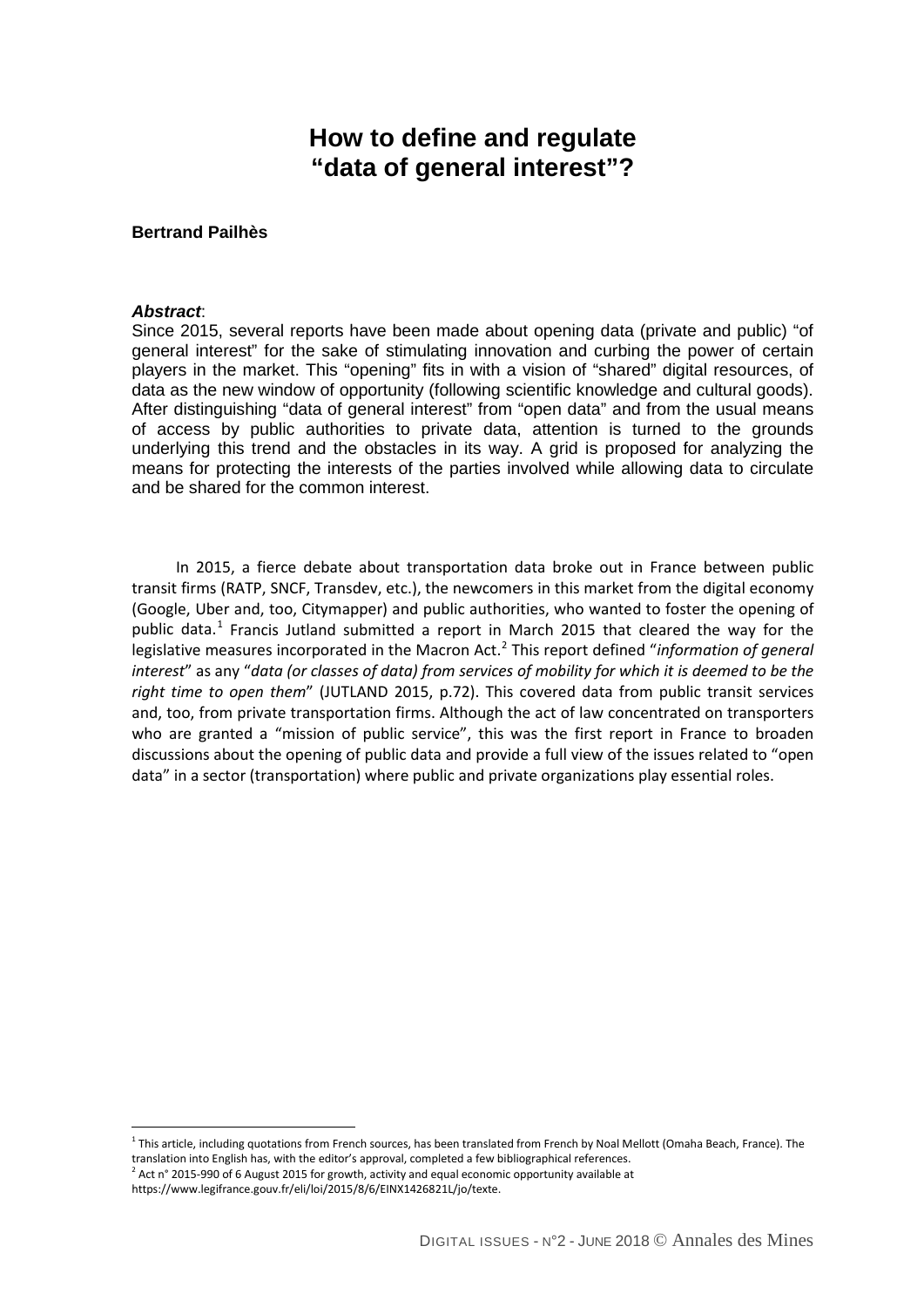**Figure 1**: Information of general interest in transportation services *Source*: JUTLAND 2015, p.72.



In September, a report on "*data of general interest*" (CYTERMANN *et al.* 2015) expanded the legal and economic framework of this discussion to other fields. It identified the levers for, and obstacles to, the access to such data. The press release on the data economy issued by the European Commission in January 2017 also raised the question of access to data for public and private organizations. The "sharing" of public and private data also figured at the center of the report on a French and European strategy for "*giving meaning to artificial intelligence*" (VILLANI 2018).

## Data of general interest for what purpose?

The example of transportation provides the best illustration of how data are to be collected and shared among private and public organizations. In this branch of the economy:

- Data are abundant.
- We immediately understand that massively collecting them would be useful to cope with everyday problems, such as traffic jams, air pollution and the operation of public transit.

● The data are collected by a wide variety of organizations, ranging from the most private (the individual car) to the highly public (an infrastructure in the public domain, such as a subway system).

• The transportation sector is drawing newcomers who are perceived as being powerful. In particular, big online platforms have realized that users unanimously appreciate a management of everyday transportation, whether in cars (Waze) or public transit (Citymapper, Google Maps).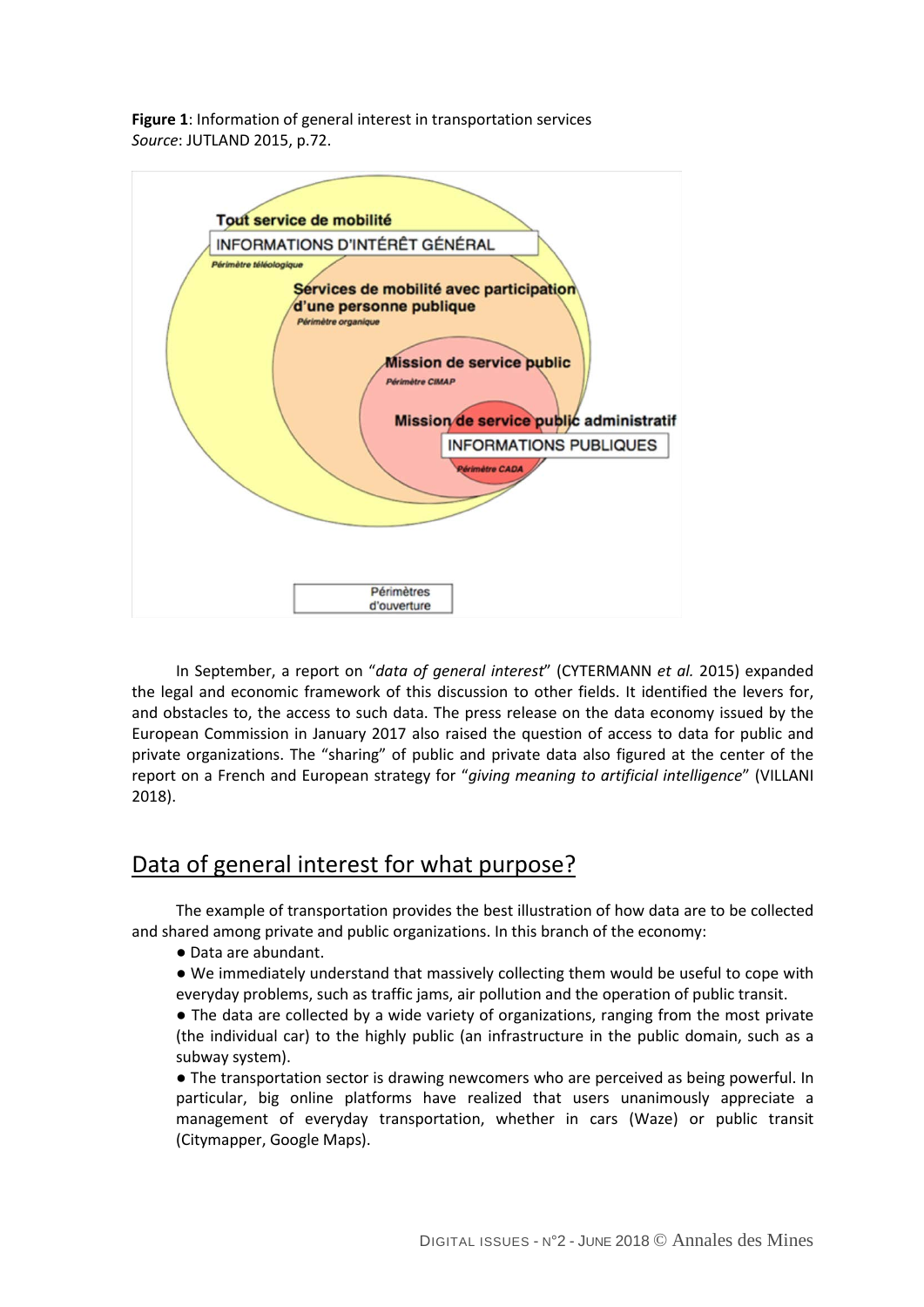There are two stakes in opening data: on the one hand, to develop the economy by boosting innovation and avoiding the formation of situations of economic rent; and on the other hand, to improve the steering of public policy-making.

From the economic viewpoint, data are a "nonrivalrous" good: the use of data by one person does not deprive others of using it. The marginal cost of reproducing data is nearly zero: many users can put the same set of data to many uses; and this maximizes its potential value. Supporting the sharing of data among economic agents is, first of all, a way to boost innovation and make sure that this resource (data) can be put to economically efficient uses.

Furthermore, public authorities have realized that the control of data is important for the economy and society. This control is increasingly a factor shaping the firms and services that will take the lead in the coming years in all branches of the economy. For instance, the determination to develop a European industry of artificial intelligence (VILLANI 2018), which will necessarily rely on huge quantities of data, entails dealing with the question of the access to the data over which firms or administrations have a monopoly. We need but think of the data from users browsing the Internet held by Google or Facebook, or the health data held by French administrations.

 From a political viewpoint, the debate about data of general interest refers to a vision of the Internet as a "commons", *i.e.*, a pool of resources that belong to no one and can be used by everyone under condition that the rules of a shared governance are set. Freeware, Internet protocols and Wikipedia are the most visible examples of this. In the coming years, data will be important for furthering this vision, which is similar to the academic community's view of scientific knowledge. The objective is to increase transparency and thus exercise control over data-keepers in order to ultimately build up the confidence of users in digital devices.

#### How to define data of general interest?

Data of general interest are data, public or private, of which the sharing and opening are in the general interest, *i.e.*, a broader interest than that of the party who has the data.

It is essential to make the distinction between "data of general interest" and "open data". For the latter, lawmakers, when opening public data and restricting as much as possible the conditions of reuse (licences, prices, etc.) without any prior verification of the quality of this reuse, had a twofold objective: transparency and innovation. Open data has as grounds the constitutional rights of citizens to know what the administration is doing. This is not so for data of general interest: the access to them is not a fundamental right and has to be subject to special conditions.

It is also worthwhile distinguishing between data of general interest and the public administration's access to information in the hands of private or public persons. To collect taxes for example, the administration has to access certain data, while guaranteeing their confidentiality. Data are a new field for applying this prerogative of public authorities.

In the two aforementioned cases, the imperative of the general interest, as set by lawmakers, defines the legal conditions of access to the data. It does not seem necessary to draft new concepts for applying the general interest to these cases.

Data of general interest can be a tool for facilitating the sharing of data in very complex cases, when specific circumstances must be taken into account and under condition that technical, legal or economic obstacles are lifted.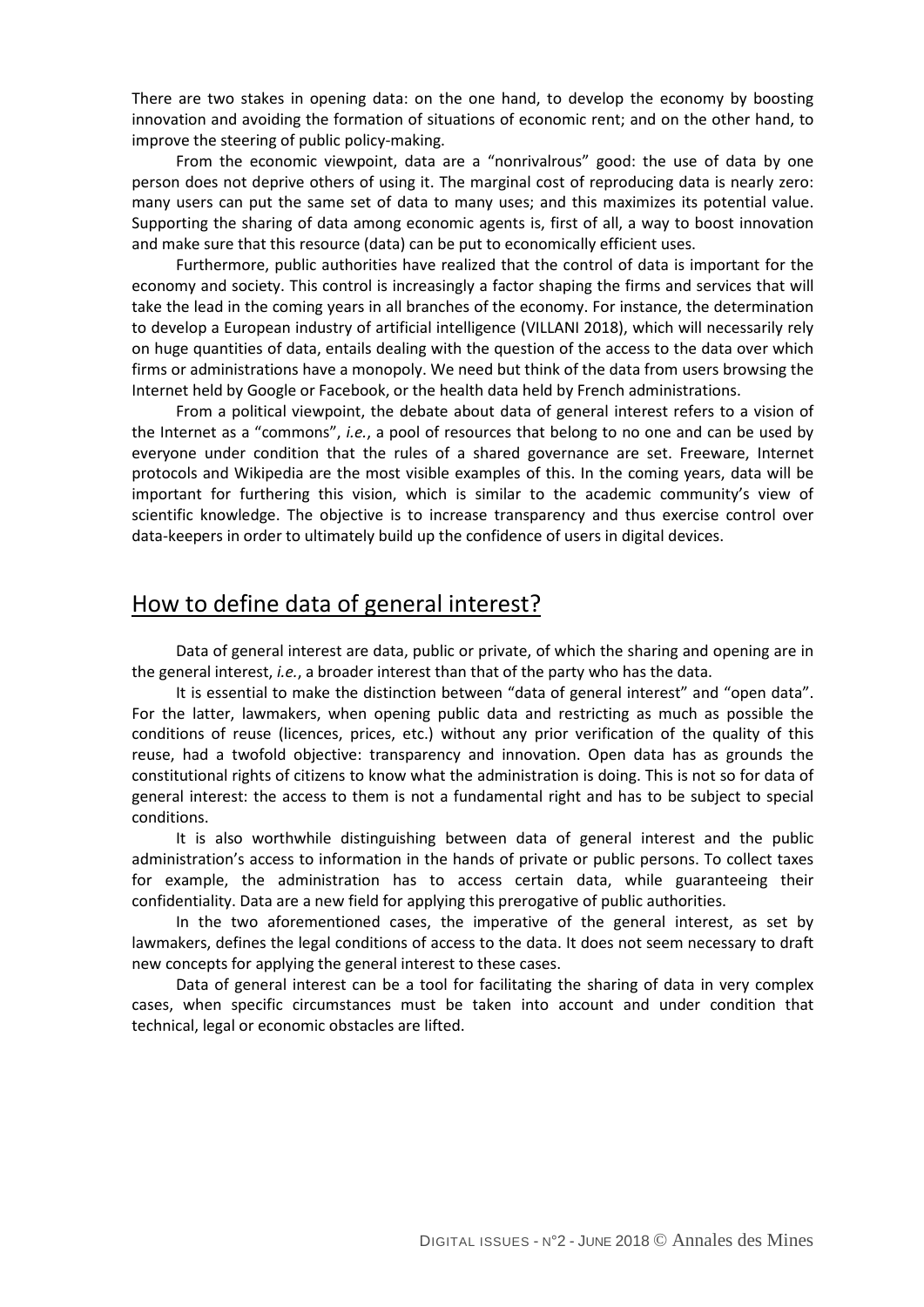## What are the obstacles to opening data of general interest?

To place data-keepers under the obligation to open them to a third party, we must reckon with any legal restrictions that forbid access.

Contrary to a widespread idea, there are currently no proprietary rights on data: intellectual property rights apply to databases *sui generis*, but are not extended to the data themselves. Besides, the data-keeper may invoke secrecy (as in the case of personal data) or security requirements related to the information system to justify limiting the access to data. These legitimate considerations have to be taken into account when weighing the means to be adopted for opening data, means such as application programming interfaces (API, a standardized interface for access to information or features) and security procedures (*e.g.*, for tracing access).

Moreover, rules for opening data might limit the economic freedom of the firm that has the data. Despite its importance, this constitutional principle can, in France, be overridden by the general interest. The question of proportionality is a key factor when defining the conditions for access to data of general interest.

Economically, despite the fact that data are nonrivalrous, the obligation to make them accessible to third parties might reduce the incentives for data-keepers to make investments, since they will be forced to share the data and will not enjoy a monopoly. For this reason, the access to data of general interest ought not to be for free but at a price that sustains incentives for data-keepers to invest or even provides them with an additional source of income. Of course, this price could also depend on the sort of organization requesting access; a public research laboratory does not have a commercial purpose like a start-up.

Opening data of general interest is not to be seen only in relation to a technico-economic environment under the data-keeper's control. Nonetheless, data-keepers have to be able to formulate not only the technical conditions for access to their data (format, interfaces and security measures) but also the conditions for using the retrieved data. In any case, this use is subject to rules of common law (applicable to personal data, regulations specific to business or industries).

### How to open data of general interest?

We would start out on the wrong track if we explored the idea of associating intellectual property rights with data. Though attractive owing to the similarity to other immaterial goods (patents, artworks), this idea lets us imagine that the access to data of general interest should be regulated by the economy. Accordingly, the "owner" of such data will open them if he has an economic interest in doing so and in making money from them.

However, just as certain sorts of infrastructure are more efficiently built and kept up by public authorities without private ownership, data that are strategic or indispensable for understanding and solving certain social or economic problems should not be exclusively in the hands of a single agent. The example of cars connected to the Internet illustrates the data jam resulting from this approach. If the automaker "owns" the data for a car, insurers, toll roads, garages and transportation platforms will make arrangements for directly collecting data themselves rather than running the risk that the automaker will set too high a price. It seems, therefore, better for the car's data to be accessible to all these parties under different conditions depending on each party's needs.

The question thus crops up of defining a general legal framework. Can the concept "data of general interest" be legally defined without clinging to considerations specific to the sectors (transportation, housing, the environment) where it is apparently simpler to define the objectives to pursue and the scope of the data concerned? The report on data of general interest (CYTERMANN *et al*. 2015) urged public authorities to adopt this approach with the exception of the access by public offices of statistics to corporate data for the purpose of surveys (Article 20 of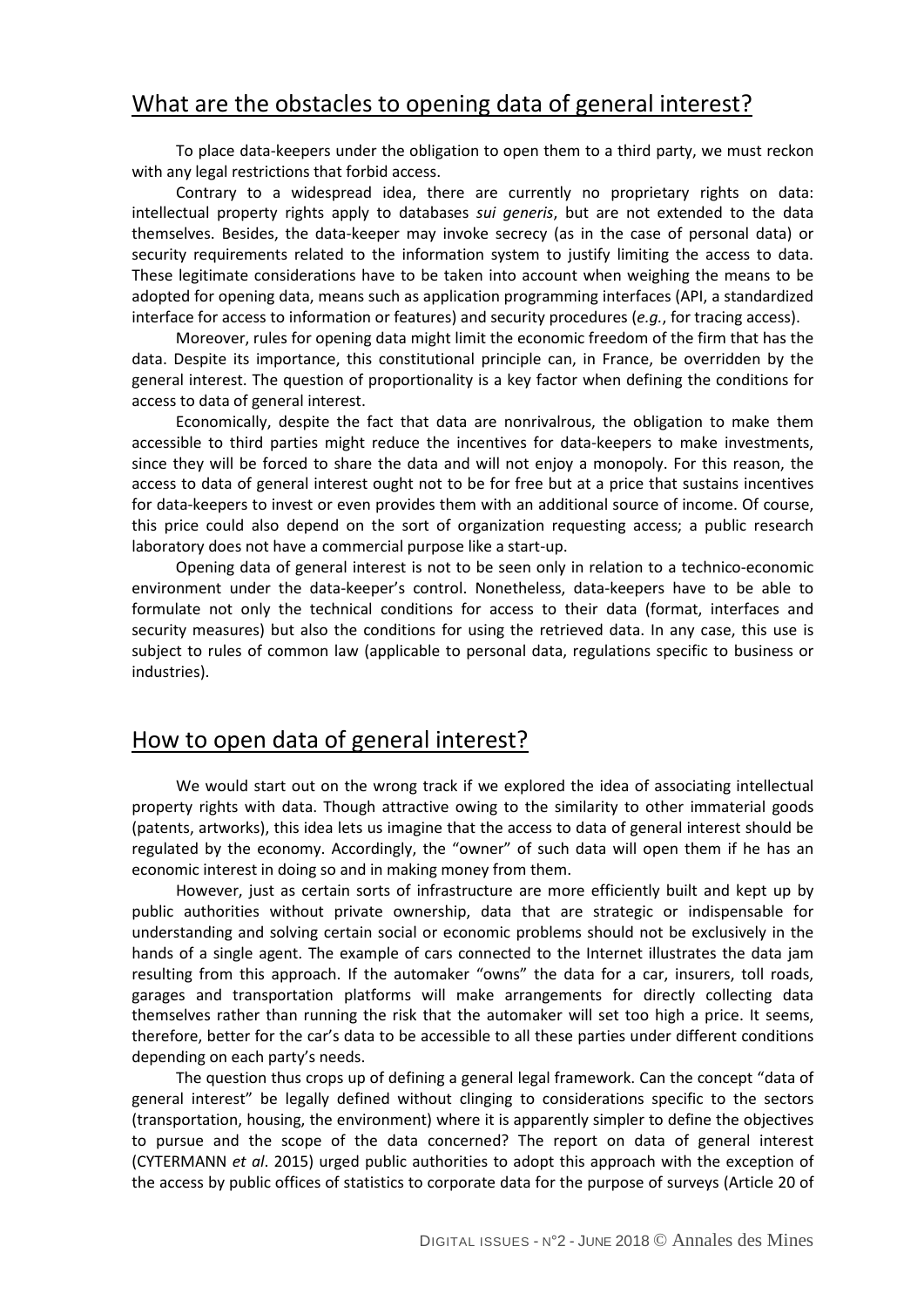the Digital Republic Act). It also advocated extending this open approach from public administrations to the private firms that provide public services (foreseen in the CADA Act on the access to administrative documents).<sup>[3](#page-4-0)</sup> Pursuant to the Macron Act in 2015, the Digital Republic Act of October 2016 continued addressing the issue of the access to certain data in the field of energy or for setting speed limits on highways. Another act has taken part in this trend for opening data by creating a national system of health data.

A general conception of "data of general interest" could be worked out by answering four questions.

- Which data, or type of data, are concerned, and who is the data-keeper?
- Who is asking for access to the data?
- For what purpose is access being requested?
- How will access be provided?

In very few cases is it sufficient to answer only one of these questions.<sup>[4](#page-4-1)</sup> In general, third-party access to data will be allowed by combining these criteria. For example, a laboratory could justify access to a firm's data on the grounds that it is a public research organization, but it will have to prove that it is capable of ensuring security. Likewise, a taxi company's transportation data would *a priori* be deemed of general interest, but the scope and conditions of access would differ depending on the party filing the request for access and on its purpose. The access would thus be different for town hall in Paris and for an online platform that calculates itineraries for drivers.

To deal with this casuistic complexity, a general framework could set two regulatory principles:

● A contract between the parties should override public interventions.

● The custodians of data of general interest should accede to reasonable requests for access. By the way, this proposal is modeled directly on the obligation of access imposed on incumbent operators in the telecommunications sector.

The first principle is evident, since the sharing of data is not a new idea belonging exclusively to public authorities. Many a firm has already had the idea of pooling or sharing data for the purpose of enabling third parties to design new applications or to conduct research. Recently, Transdev set up the platform Catalogue with the objective of pooling data from all transportation operators (from BlablaCar to the SNCF); and Uber has launched Uber Movement to let third parties have access to the data on its taxis. As these examples show, businesses are aware of this issue, and are using data to create an ecosystem with partners who depend on them. However these examples also reveal the need for regulations. Transdev's initiative did not convince the French railroad company (SNCF) or the Paris subway system (RATP) to provide their data. And Uber alone chooses the data it will open.

Public authorities thus have to assume the role of arbitrator in order for data to be opened to third parties under reasonable (technical, legal and economic) conditions. These conditions should reckon with the four questions already listed, in particular about the party requesting access and their purposes. To increase the possibilities of access, in particular to data in private hands, public authorities should define the criteria for declaring data to be of general interest (and eventually vary the criteria by sector). Among these criteria, let us mention: the importance of data in public policy fields (security, health, environment, etc.), the unique or universal nature of the data (in particular for economic development) or the contribution from users to the data pool (*e.g.*, Waze). Public authorities could launch a transparent procedure (based on these criteria and involving the concerned parties) for declaring types of data to be of general interest and open to requests for access.

 $\overline{a}$ 

<span id="page-4-0"></span><sup>&</sup>lt;sup>3</sup> Respectively French Act n° 2016-1321 of 7 October 2016 for a "digital republic" available at

https://www.legifrance.gouv.fr/affichTexte.do?cidTexte=JORFTEXT000033202746&categorieLien=id;

<sup>&</sup>amp; Act n° 78-753 of 17 July 1978 on improving the relations between the administration and the public available at:

https://www.legifrance.gouv.fr/affichTexte.do?cidTexte=LEGITEXT000006068643&dateTexte=vig.

<span id="page-4-1"></span><sup>&</sup>lt;sup>4</sup> However that is the case in public statistics (the question on the purpose of opening access), for the judiciary (which has the power to conduct investigations) or for public data (a public administration as data-keeper).